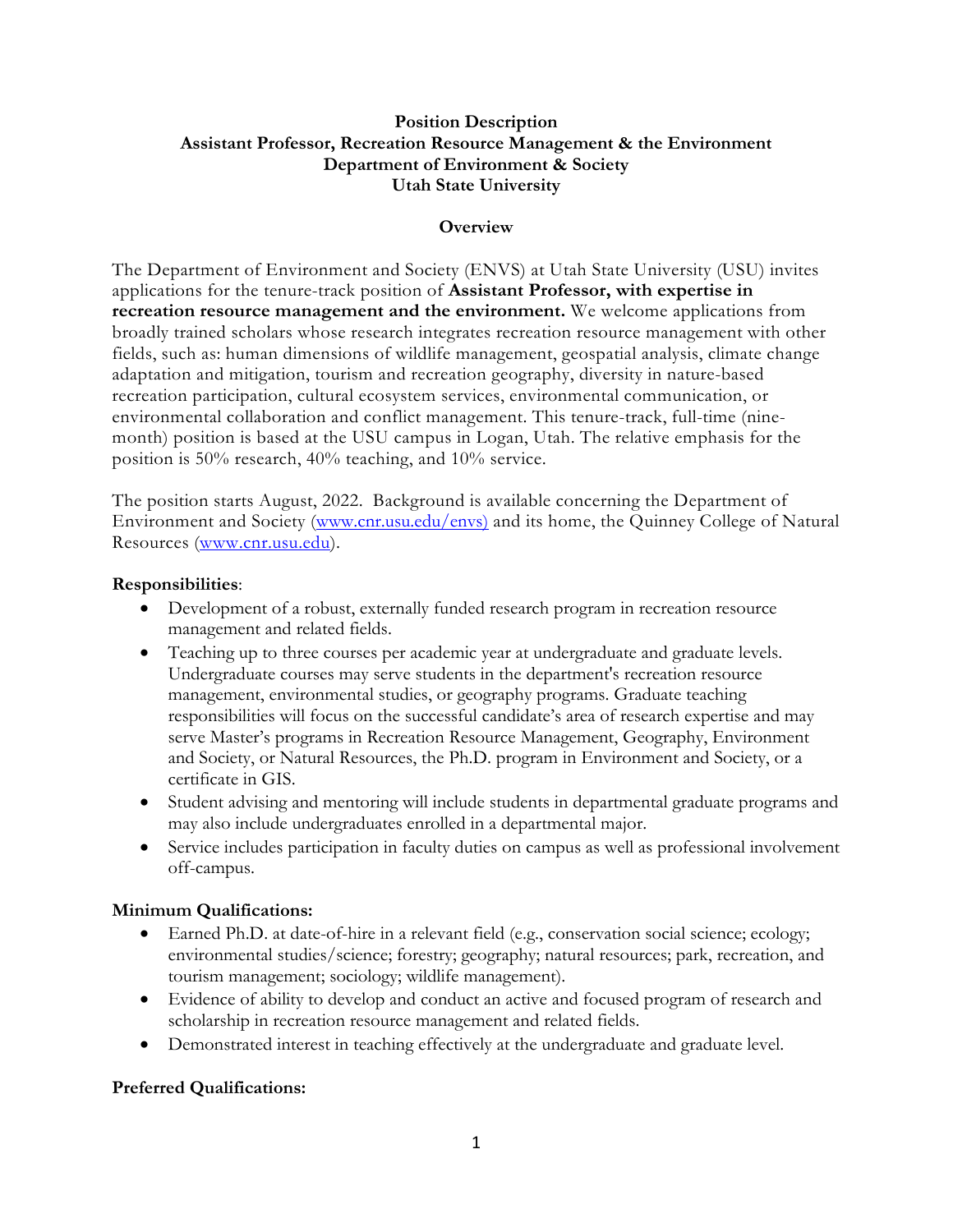- Evidence of ability to develop and conduct an externally funded program of research and scholarship.
- Experience with or willingness to learn about distance-education course delivery.
- Demonstrated interest and ability to contribute to diversity and inclusion of groups that are underrepresented in the department through education, applied research, or service.
- Experience working with local, state, or federal agencies or other organizations in the management of nature-based recreation and recreation resources.
- Experience or interest in working with landscapes and communities of the U.S. West.

Review of applications begins December 1, 2021.

For further information contact Dr. Christopher Lant, Search Committee Chair at chris.lant@usu.edu

# **Required Documents**

Along with the online application, please include:

- 1) Cover letter (maximum 2 pages)
- 2) Statement of research experience and interests (maximum 2 pages)
- 3) Statement of teaching experience and philosophy (maximum 2 pages)

4) Statement of prior and intended contributions to diversity and inclusion in relation to the university mission in learning, discovery, and engagement (see

https://www.usu.edu/president/missionstatement/) (maximum 1 page)

5) Curriculum vitae

6) Names and contact details for three people who can provide letters of reference

### **Please do not attach required documents in the candidate profile; you will be instructed to copy and paste later on in the application.**

\*\*Document size may not exceed 10 MB\*\*

## **University Highlights**

Utah State University (USU) was founded in 1888 and is honored to be Utah's land-grant and spacegrant university. USU is a Carnegie R2 (Doctoral University – High research activity) institution and received Carnegie Community Engagement Classification in 2020. USU has approximately 28,000 students (25,000 undergraduates and 3,000 graduate students) on the Logan main campus, four regional campuses, two USU Eastern campuses, and 28 centers throughout the state. USU recognizes and respects Native American peoples as the original stewards of USU lands. USU offers 114 undergraduate majors, 132 graduate programs, and a variety of innovative stackable associate and certificate credentials. As one of the two premier research institutions in Utah, USU is proud to provide a high-quality education at an affordable price. Additional information about Utah State University can be found at: https://www.usu.edu/about/at-a-glance/.

A core characteristic of USU is engagement with communities and people in economic development, improvements to quality of life, and building human capital. Through the practical application of knowledge, the University and its faculty engage and share expertise with the state,